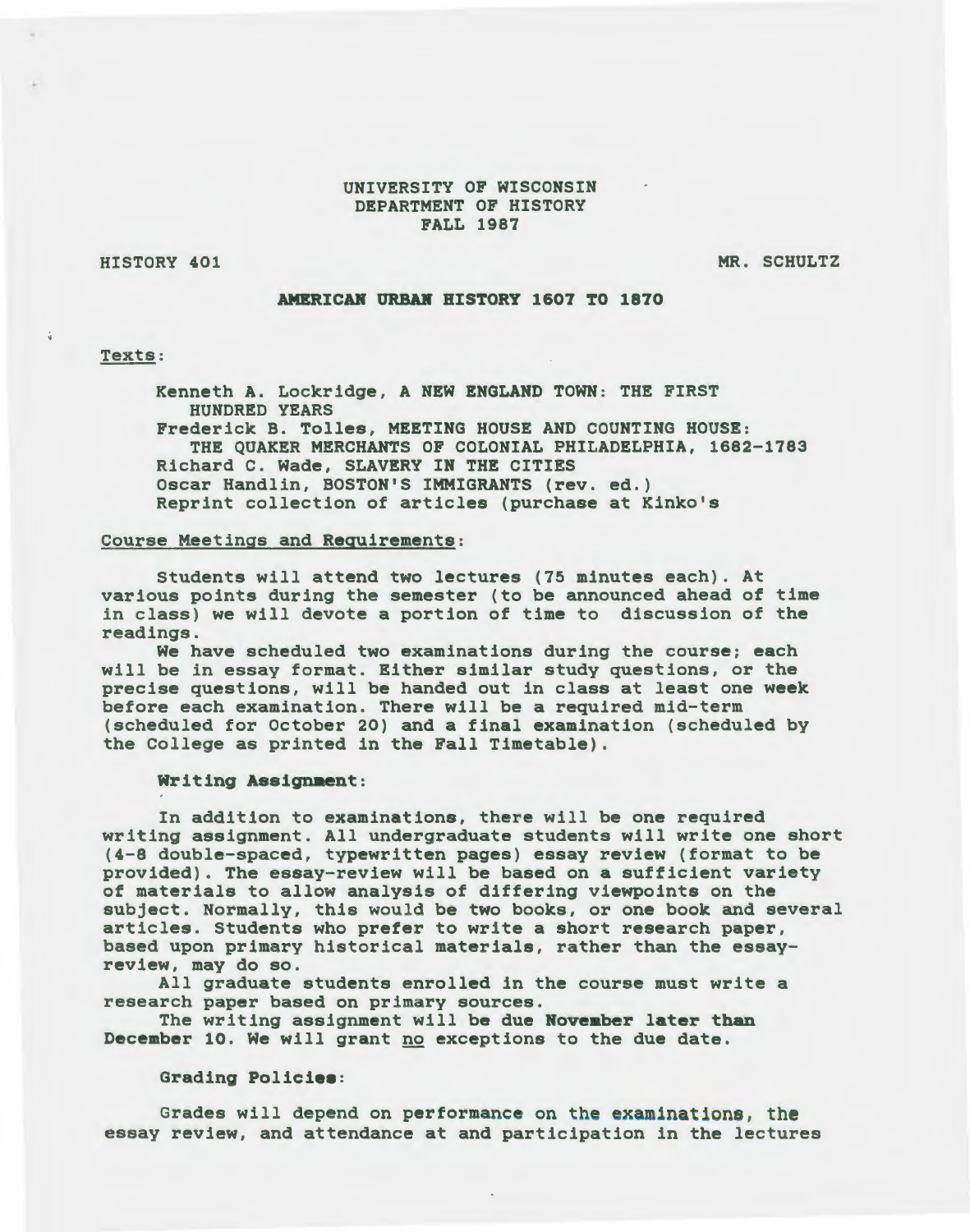and discussion periods based on the readings. Steady improvement over the semester will finds its reward in the final grade. In cases where a final grade hovers between two possibilities, the student whose work has show improvement will receive the higher of the two possibilities. We will evaluate your work on its blend of necessary factual information and thoughtful analyses of the major issues.

#### COURSE OUTLIRB ABD LECTURE TOPICS

LECTURE TOPICS DATE I. CITIES IN THE NEW WORLD

Introduction to the course Sept. 3 Theories of City Location and Growth 8<br>Patterns of American Colonial Urbanization 10 Patterns of American Colonial Urbanization 10<br>
Planting and Planning Cities in the New World 15 Planting and Planning Cities in the New World 15<br>The Regulation of Urban Life 17 The Regulation of Urban Life The "Sorts" of City Folk: Class Structure in the Cities 22 the Cities 22<br>Social Institutions in the Cities 24<br>Commercial Cities and the Rise of the Merchants 29 Commercial Cities and the Rise of the Merchants The First Urban (Urbane?) American 0ct. 1<br>The Workshops of the Revolution 6 The Workshops of the Revolution 6<br>
Urban America in War and Peace 6 Urban America in War and Peace 8<br>Federal Cities and the Constitution 13 Federal Cities and the Constitution

\* \* \* Review Session for Mid-Term Exam \* \* \* Oct. 15

> \* \* \* MID-TERM EXAMINATION \* \* \* Oct. 20

## II. CITIES IN THE NEW NATION

| The Rise of Western Cities<br>"Instant Cities on the Frontier<br>The Urban Frontier of the Old South                                                               | Oct. 22 | 27<br>29                           |
|--------------------------------------------------------------------------------------------------------------------------------------------------------------------|---------|------------------------------------|
| Slaves and Free Blacks in Urban America<br>Dreamers and Schemers of Urban Imperialism<br>Urban Industrial Growth                                                   | Nov.    | $\overline{\mathbf{3}}$<br>5<br>10 |
| Foreigners and the "Discovery" of Poverty<br>Urban Crime, Riots, and Violence                                                                                      |         | 12<br>17                           |
| Social Mobility and "Democracy"<br>The Unhealthy City                                                                                                              |         | 19<br>24                           |
| * * * THANKSGIVING BREAK * * *                                                                                                                                     | Nov.    | 26                                 |
| Technology and Visions of the Urban Future<br>Saving the Cities Through Planning<br>The Southern Perimeter and the Civil War<br>The Urbanization of Modern America | Dec.    | $\mathbf{1}$<br>3<br>8<br>10       |
| * Review Session for Final Exam                                                                                                                                    | Dec.    | 15                                 |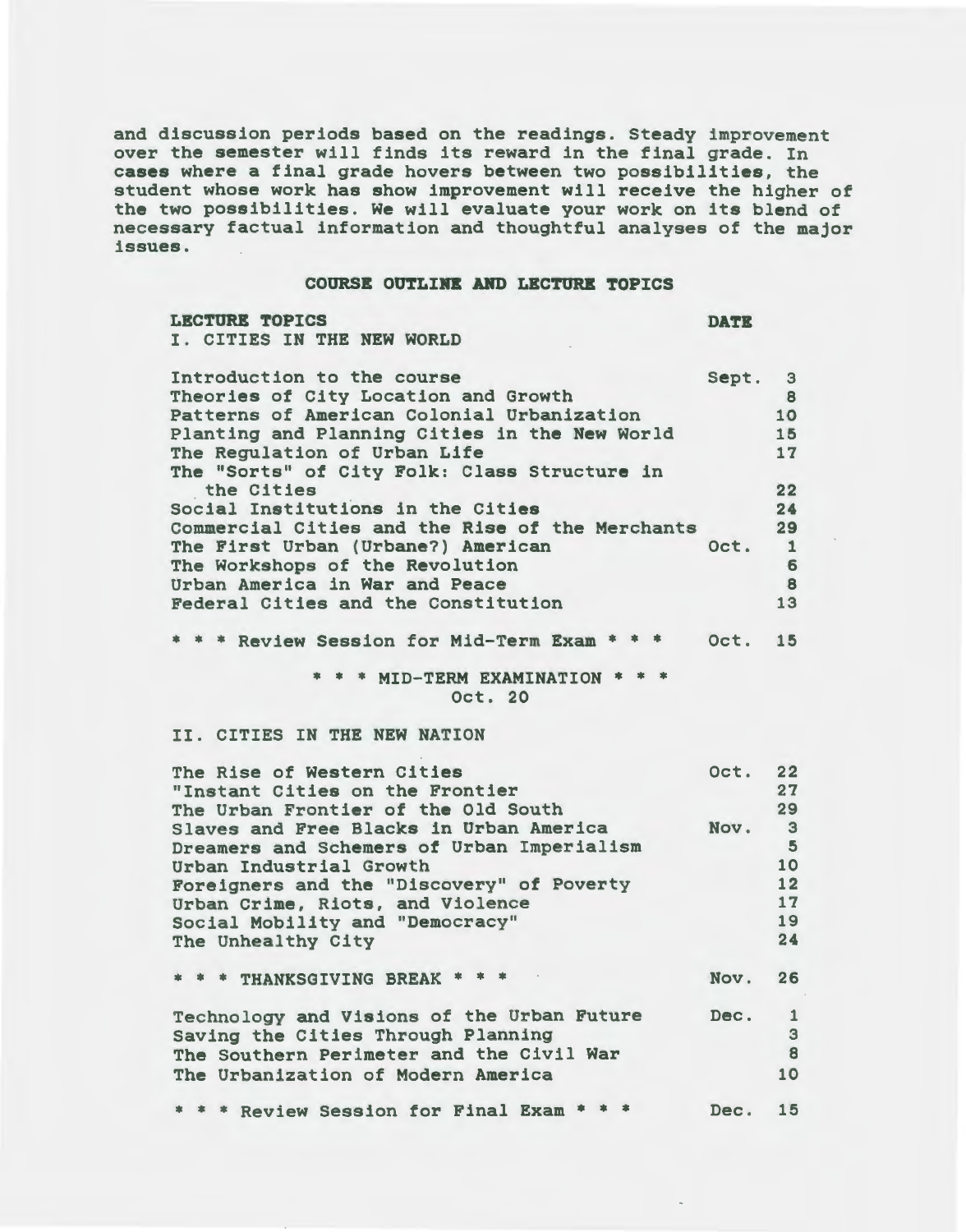Hist. 401 Mr. Schultz

 $\bullet$ 

|               | TABLE 1                                                 |                                                                                | <b>URBAN</b>                                                                                                                                                                                                                                                                                                                                                                                 | POPULATION. | 1690-1780                                                                                |                                                                                                                                                                                                                                                                                                                                                                                              | (Selected Communities)*                                                                                                                                                                                                                                                                                                                                                                                                                                                    |                                                                                 |                                                                                                                                                                                                                                                                                                                                                                                                                                                                            |                                             |                        |  |
|---------------|---------------------------------------------------------|--------------------------------------------------------------------------------|----------------------------------------------------------------------------------------------------------------------------------------------------------------------------------------------------------------------------------------------------------------------------------------------------------------------------------------------------------------------------------------------|-------------|------------------------------------------------------------------------------------------|----------------------------------------------------------------------------------------------------------------------------------------------------------------------------------------------------------------------------------------------------------------------------------------------------------------------------------------------------------------------------------------------|----------------------------------------------------------------------------------------------------------------------------------------------------------------------------------------------------------------------------------------------------------------------------------------------------------------------------------------------------------------------------------------------------------------------------------------------------------------------------|---------------------------------------------------------------------------------|----------------------------------------------------------------------------------------------------------------------------------------------------------------------------------------------------------------------------------------------------------------------------------------------------------------------------------------------------------------------------------------------------------------------------------------------------------------------------|---------------------------------------------|------------------------|--|
| City          | 1690                                                    | 1710                                                                           | 1720                                                                                                                                                                                                                                                                                                                                                                                         | 1730        | 1740                                                                                     | 1750                                                                                                                                                                                                                                                                                                                                                                                         | 1760                                                                                                                                                                                                                                                                                                                                                                                                                                                                       | 1770                                                                            | 1775                                                                                                                                                                                                                                                                                                                                                                                                                                                                       | 1776                                        | 1780                   |  |
|               |                                                         |                                                                                |                                                                                                                                                                                                                                                                                                                                                                                              |             |                                                                                          |                                                                                                                                                                                                                                                                                                                                                                                              |                                                                                                                                                                                                                                                                                                                                                                                                                                                                            |                                                                                 |                                                                                                                                                                                                                                                                                                                                                                                                                                                                            |                                             |                        |  |
| Philadelphia  | 4000                                                    | 6500                                                                           | $\frac{1}{2} \frac{1}{2} \frac{1}{2} \frac{1}{2} \frac{1}{2} \frac{1}{2} \frac{1}{2} \frac{1}{2} \frac{1}{2} \frac{1}{2} \frac{1}{2} \frac{1}{2} \frac{1}{2} \frac{1}{2} \frac{1}{2} \frac{1}{2} \frac{1}{2} \frac{1}{2} \frac{1}{2} \frac{1}{2} \frac{1}{2} \frac{1}{2} \frac{1}{2} \frac{1}{2} \frac{1}{2} \frac{1}{2} \frac{1}{2} \frac{1}{2} \frac{1}{2} \frac{1}{2} \frac{1}{2} \frac{$ | 11,500      | 10,500                                                                                   | 13,400                                                                                                                                                                                                                                                                                                                                                                                       | 23,750                                                                                                                                                                                                                                                                                                                                                                                                                                                                     | 28,000                                                                          | 33,000                                                                                                                                                                                                                                                                                                                                                                                                                                                                     | 21,767                                      | 30,000                 |  |
| New York      | 3900                                                    | 5700                                                                           | $\frac{1}{2} \frac{1}{2} \frac{1}{2} \frac{1}{2} \frac{1}{2} \frac{1}{2} \frac{1}{2} \frac{1}{2} \frac{1}{2} \frac{1}{2} \frac{1}{2} \frac{1}{2} \frac{1}{2} \frac{1}{2} \frac{1}{2} \frac{1}{2} \frac{1}{2} \frac{1}{2} \frac{1}{2} \frac{1}{2} \frac{1}{2} \frac{1}{2} \frac{1}{2} \frac{1}{2} \frac{1}{2} \frac{1}{2} \frac{1}{2} \frac{1}{2} \frac{1}{2} \frac{1}{2} \frac{1}{2} \frac{$ | 8622        | 11,000                                                                                   | 13,300                                                                                                                                                                                                                                                                                                                                                                                       | 18,000                                                                                                                                                                                                                                                                                                                                                                                                                                                                     | 21,000                                                                          | 25,000                                                                                                                                                                                                                                                                                                                                                                                                                                                                     | 5000                                        | 18,000                 |  |
| <b>Boston</b> | 7000                                                    | 9000                                                                           | 12,000                                                                                                                                                                                                                                                                                                                                                                                       | 13,000      | 17,000                                                                                   | 16,000                                                                                                                                                                                                                                                                                                                                                                                       | 15,631                                                                                                                                                                                                                                                                                                                                                                                                                                                                     | 15,520                                                                          | 16,000                                                                                                                                                                                                                                                                                                                                                                                                                                                                     | 3500                                        | 10,000                 |  |
| Charleston    | 1100                                                    | 3000                                                                           | 3500                                                                                                                                                                                                                                                                                                                                                                                         | 4500        | 6800                                                                                     | $\frac{1}{2} \frac{1}{2} \frac{1}{2} \frac{1}{2} \frac{1}{2} \frac{1}{2} \frac{1}{2} \frac{1}{2} \frac{1}{2} \frac{1}{2} \frac{1}{2} \frac{1}{2} \frac{1}{2} \frac{1}{2} \frac{1}{2} \frac{1}{2} \frac{1}{2} \frac{1}{2} \frac{1}{2} \frac{1}{2} \frac{1}{2} \frac{1}{2} \frac{1}{2} \frac{1}{2} \frac{1}{2} \frac{1}{2} \frac{1}{2} \frac{1}{2} \frac{1}{2} \frac{1}{2} \frac{1}{2} \frac{$ | 8000                                                                                                                                                                                                                                                                                                                                                                                                                                                                       | 10,863                                                                          | 12,000                                                                                                                                                                                                                                                                                                                                                                                                                                                                     | 12,000                                      | 10,000                 |  |
| Newport       | 2600                                                    | 2800                                                                           | 3800                                                                                                                                                                                                                                                                                                                                                                                         | 4640        | 6200                                                                                     | 6600                                                                                                                                                                                                                                                                                                                                                                                         | 7500                                                                                                                                                                                                                                                                                                                                                                                                                                                                       | $\qquad \qquad - \qquad - \qquad -$                                             | .11,000                                                                                                                                                                                                                                                                                                                                                                                                                                                                    | 5299                                        | 5500                   |  |
| Baltimore     | $\omega_1 \cdot \omega_2 \cdot \omega_3 \cdot \omega_4$ | ----                                                                           |                                                                                                                                                                                                                                                                                                                                                                                              |             | $= - - -$                                                                                | 200                                                                                                                                                                                                                                                                                                                                                                                          | $\cdots$                                                                                                                                                                                                                                                                                                                                                                                                                                                                   | $\alpha\alpha\rightarrow\alpha\alpha$ and $\alpha\alpha\rightarrow\alpha\alpha$ | 5934                                                                                                                                                                                                                                                                                                                                                                                                                                                                       | 5934                                        | 8000                   |  |
| New Hayen     | $\qquad \qquad \cdots \qquad \qquad$                    | $\cdots \cdots \cdots$                                                         |                                                                                                                                                                                                                                                                                                                                                                                              | $= -1$      | $\qquad \qquad \cdots \qquad \qquad \cdots$                                              | 5000                                                                                                                                                                                                                                                                                                                                                                                         | $\frac{1}{2}$                                                                                                                                                                                                                                                                                                                                                                                                                                                              | 8295                                                                            | $\frac{1}{2} \left( \frac{1}{2} \right) \left( \frac{1}{2} \right) \left( \frac{1}{2} \right) \left( \frac{1}{2} \right) \left( \frac{1}{2} \right) \left( \frac{1}{2} \right) \left( \frac{1}{2} \right) \left( \frac{1}{2} \right) \left( \frac{1}{2} \right) \left( \frac{1}{2} \right) \left( \frac{1}{2} \right) \left( \frac{1}{2} \right) \left( \frac{1}{2} \right) \left( \frac{1}{2} \right) \left( \frac{1}{2} \right) \left( \frac{1}{2} \right) \left( \frac$ | $= -1$                                      | $\cdots \cdots \cdots$ |  |
| New London    | $\cdots \cdots \cdots$                                  | $\cdots$                                                                       | ----                                                                                                                                                                                                                                                                                                                                                                                         | $= 0.001$   | $\qquad \qquad \blacksquare \qquad \blacksquare \qquad \blacksquare \qquad \blacksquare$ | 3000                                                                                                                                                                                                                                                                                                                                                                                         | $\frac{1}{2} \left( \frac{1}{2} \right) \left( \frac{1}{2} \right) \left( \frac{1}{2} \right) \left( \frac{1}{2} \right) \left( \frac{1}{2} \right) \left( \frac{1}{2} \right) \left( \frac{1}{2} \right) \left( \frac{1}{2} \right) \left( \frac{1}{2} \right) \left( \frac{1}{2} \right) \left( \frac{1}{2} \right) \left( \frac{1}{2} \right) \left( \frac{1}{2} \right) \left( \frac{1}{2} \right) \left( \frac{1}{2} \right) \left( \frac{1}{2} \right) \left( \frac$ | 5300                                                                            | $\frac{1}{2} \frac{1}{2} \frac{1}{2} \frac{1}{2} \frac{1}{2} \frac{1}{2} \frac{1}{2} \frac{1}{2} \frac{1}{2} \frac{1}{2} \frac{1}{2} \frac{1}{2} \frac{1}{2} \frac{1}{2} \frac{1}{2} \frac{1}{2} \frac{1}{2} \frac{1}{2} \frac{1}{2} \frac{1}{2} \frac{1}{2} \frac{1}{2} \frac{1}{2} \frac{1}{2} \frac{1}{2} \frac{1}{2} \frac{1}{2} \frac{1}{2} \frac{1}{2} \frac{1}{2} \frac{1}{2} \frac{$                                                                               | $= - - -$                                   | 5600                   |  |
| Norwich       | $\cdots \cdots \cdots$                                  | $= - -$                                                                        | $\cdots$                                                                                                                                                                                                                                                                                                                                                                                     | $- - - -$   | $\qquad \qquad \cdots \qquad \qquad \cdots$                                              | 5000                                                                                                                                                                                                                                                                                                                                                                                         | $\frac{1}{2} \frac{1}{2} \frac{1}{2} \frac{1}{2} \frac{1}{2} \frac{1}{2} \frac{1}{2} \frac{1}{2} \frac{1}{2} \frac{1}{2} \frac{1}{2} \frac{1}{2} \frac{1}{2} \frac{1}{2} \frac{1}{2} \frac{1}{2} \frac{1}{2} \frac{1}{2} \frac{1}{2} \frac{1}{2} \frac{1}{2} \frac{1}{2} \frac{1}{2} \frac{1}{2} \frac{1}{2} \frac{1}{2} \frac{1}{2} \frac{1}{2} \frac{1}{2} \frac{1}{2} \frac{1}{2} \frac{$                                                                               | 7000                                                                            | $= - - -$                                                                                                                                                                                                                                                                                                                                                                                                                                                                  | $\qquad \qquad \cdots \qquad \qquad \cdots$ | 7300                   |  |
| Salem         | $\omega = \omega - \omega$                              | $\qquad \qquad \  \  \, \Rightarrow\qquad \  \  \, \Rightarrow\qquad \  \  \,$ | ---                                                                                                                                                                                                                                                                                                                                                                                          |             | $\qquad \qquad \blacksquare \qquad \blacksquare \qquad \blacksquare \qquad \blacksquare$ | $= - -$                                                                                                                                                                                                                                                                                                                                                                                      | 4000                                                                                                                                                                                                                                                                                                                                                                                                                                                                       | $\frac{1}{2}$                                                                   | $\qquad \qquad \blacksquare \qquad \blacksquare \qquad \blacksquare \qquad \blacksquare$                                                                                                                                                                                                                                                                                                                                                                                   | 5337                                        | $- - - -$              |  |
| Providence    | $\cdots \cdots \cdots$                                  | 1500                                                                           | $\qquad \qquad \cdots \qquad \qquad \cdots$                                                                                                                                                                                                                                                                                                                                                  | 3900        | $\qquad \qquad \Rightarrow \qquad \Rightarrow \qquad \Rightarrow$                        | 3400                                                                                                                                                                                                                                                                                                                                                                                         | $\frac{1}{2} \left( \frac{1}{2} \right) \left( \frac{1}{2} \right) \left( \frac{1}{2} \right) \left( \frac{1}{2} \right) \left( \frac{1}{2} \right) \left( \frac{1}{2} \right) \left( \frac{1}{2} \right) \left( \frac{1}{2} \right) \left( \frac{1}{2} \right) \left( \frac{1}{2} \right) \left( \frac{1}{2} \right) \left( \frac{1}{2} \right) \left( \frac{1}{2} \right) \left( \frac{1}{2} \right) \left( \frac{1}{2} \right) \left( \frac{1}{2} \right) \left( \frac$ | 4000                                                                            | $\mathbf{m} = \mathbf{m} + \mathbf{m}$                                                                                                                                                                                                                                                                                                                                                                                                                                     | 4355                                        | 4300                   |  |

\*Population statistics for the period before 1790 (the year of the first Federal Census) are unreliable, except for the very largest cities. These figures, then, show relative rather than absolute population growth. In some cases the figures for a given community are estimates based on the nearest actual census: for example, Salem's population for 1760 is an estimate based on a 1764 census that gave the population as 4469.

| TABLE 2 |                  |        | TOTAL AND URBAN POPULATION (PLACES OF 8000 OR MORE) 1710-1780 |                 |  |  |
|---------|------------------|--------|---------------------------------------------------------------|-----------------|--|--|
| Year    | Total Population |        | Urban Population                                              |                 |  |  |
|         |                  | Number | Population                                                    | % of Total Pop. |  |  |
|         |                  |        |                                                               |                 |  |  |
| 1710    | 357,500          |        | 9000                                                          | 2.5             |  |  |
| 1720    | 474,388          |        | 12,000                                                        | 2.3             |  |  |
| 1730    | 654,950          |        | 33,122                                                        | 5.1             |  |  |
| 1740    | 889,000          | 3      | 38,500                                                        | 4.3             |  |  |
| 1750    | 1,207,000        |        | 42,700                                                        | 3.5             |  |  |
| 1760    | 1,610,000        | 4      | 65,381                                                        | 4.1             |  |  |
| 1770    | 2,205,000        |        | 83,678                                                        | 3.8             |  |  |
| 1780    | 2,781,000        |        | 76,000                                                        | 2.7             |  |  |

Sources for both Tables: W.S. Rossiter, A CENTURY OF POPULATION GROWTH FROM THE FIRST CENSUS OF THE UNITED STATES TO THE TWELFTH, 1790-1900 (Washington, D.C., 1909); Carl Bridenbaugh, CITIES IN REVOLT: URBAN LIFE IN AMERICA, 1743-1776 (New York, 1955).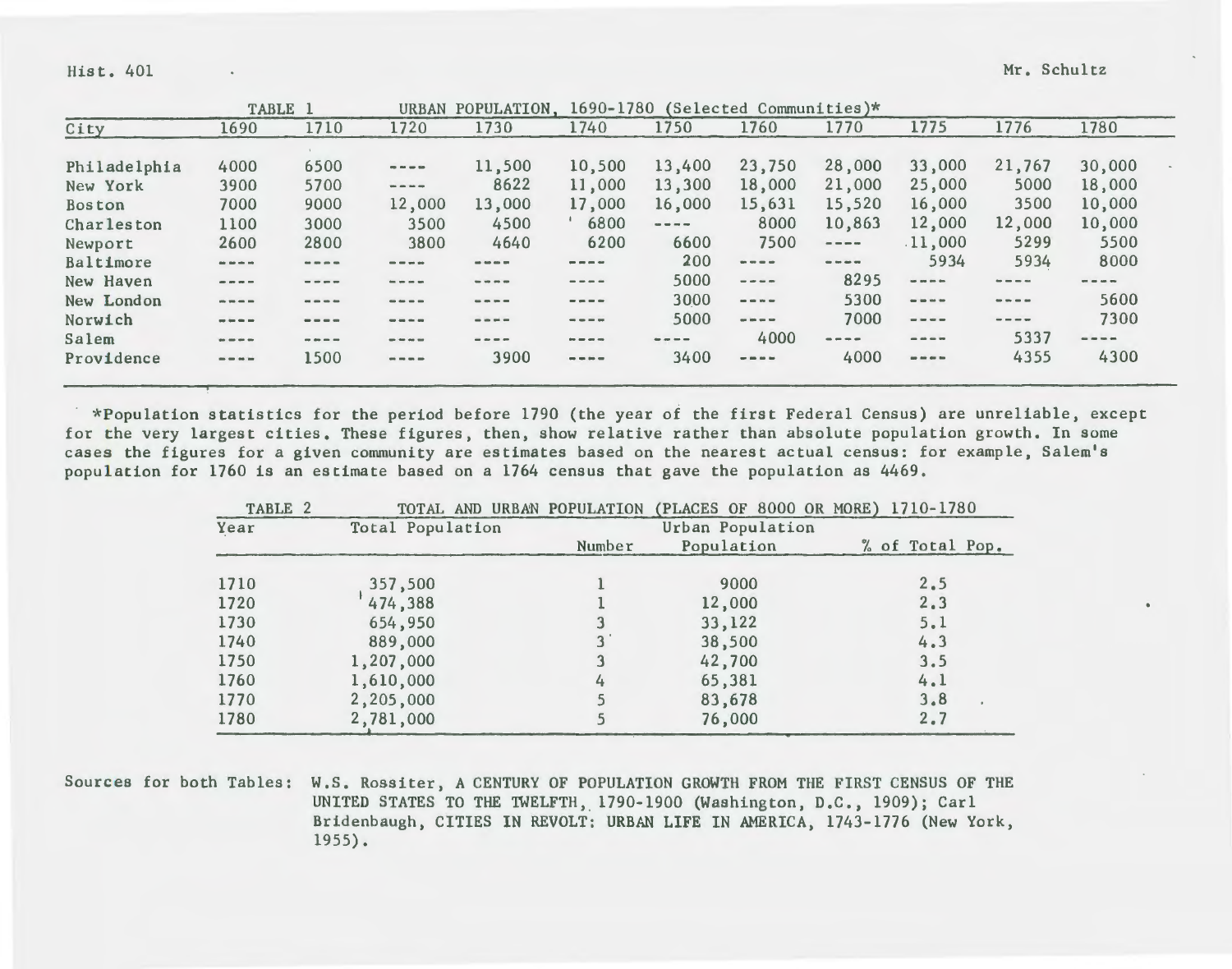|                                                     |                                                                                                                                                                |                           | US URBAN POPULATION DATA 1790-1860 | (all population figures in $1,000$ <sup>1</sup> s) |                                                |                                    |                                      |                                     |                                          |                                                                     |
|-----------------------------------------------------|----------------------------------------------------------------------------------------------------------------------------------------------------------------|---------------------------|------------------------------------|----------------------------------------------------|------------------------------------------------|------------------------------------|--------------------------------------|-------------------------------------|------------------------------------------|---------------------------------------------------------------------|
| rank<br>1840                                        | 15 largest cities<br>as of 1860                                                                                                                                | 1790                      | 1800                               | 1810                                               | 1820                                           | 1830                               | 1840                                 | 1850                                | 1860                                     | % of population<br>engaged in<br>manufacturing<br>1860              |
| $\overline{c}$<br>4<br>$\overline{\mathbf{3}}$<br>5 | New York (& Brooklyn)<br>Philadelphia<br>Baltimore<br>Boston<br><b>New Orleans</b>                                                                             | 33<br>44.<br>13.5<br>18   | 60.5<br>61.5<br>26.5<br>24.9       | 100<br>87<br>46.5<br>38.7<br>17                    | 130.8<br>108.8<br>62.7<br>5 <sup>4</sup><br>27 | 214.9<br>161<br>80.6<br>85.5<br>46 | 348.9<br>220<br>102<br>118.8<br>102  | 612.3<br>340<br>169<br>136.8<br>116 | 1080.3<br>565.5<br>212<br>177.8<br>168.6 | 9.5%<br>17.5<br>10.8<br>$\boldsymbol{8}$<br>$\overline{\mathbf{3}}$ |
| 6                                                   | Cincinnati<br>St. Louis<br>Chicago<br>Buffalo<br>Newark                                                                                                        |                           |                                    |                                                    |                                                |                                    | 46.3<br>16.4<br>$\blacksquare$<br>18 | 115<br>77<br>29<br>42<br>38         | 161<br>160.7<br>109<br>81<br>71          | 18.3<br>5.8<br>4.9<br>6.9<br>26.2                                   |
| 10<br>$\overline{7}$<br>9                           | Louisville<br>Albany<br>Washington<br>San Francisco<br>Providence                                                                                              |                           |                                    |                                                    |                                                | 24.2                               | 21.2<br>33.7<br>23<br>23             | 43<br>50<br>40<br>34.8<br>41        | 68<br>62<br>61<br>56<br>50               | 9.8<br>9.3<br>3.9<br>2.6<br>22.0                                    |
| 8                                                   | population of<br>leading cities of<br>1840 which were not<br>among the largest<br>in 1860<br>Charleston, S.C.                                                  |                           |                                    |                                                    |                                                |                                    | 29                                   | 42.9                                | 40.5                                     |                                                                     |
| 12<br>13<br>14<br>11                                | Lowell, Mass.<br>Richmond, Va.<br>Rochester<br>Pittsburgh                                                                                                      |                           |                                    |                                                    |                                                |                                    | 20.7<br>20<br>20<br>21.2             | 33.3<br>27.5<br>36.4<br>46.6        | 36.8<br>37.9<br>48.2<br>48               |                                                                     |
|                                                     | % of total U.S. population<br>living in cities (over $2500$ ) $5.13%$                                                                                          |                           | 6.07%                              | 7.26%                                              | 7.19%                                          | 8.76%                              | .10.76%                              | 15.2%                               | 19.7%                                    |                                                                     |
|                                                     | % of total urban population<br>living in each group of cities:<br>four large eastern ports<br>small eastern ports<br>eastern interior cities<br>western cities | 54.1%<br>36<br>9.9<br>$-$ |                                    | 52%<br>26<br>15.7<br>5.5                           |                                                |                                    | 43%<br>15.9<br>22.3<br>18            |                                     |                                          |                                                                     |
|                                                     | total U.S. canal mileage<br>total U.S. railroad mileage                                                                                                        |                           |                                    |                                                    |                                                | 1277<br>73                         | 3326<br>3328                         | 3698<br>8879                        | 30,636                                   |                                                                     |

**ARMAN U**